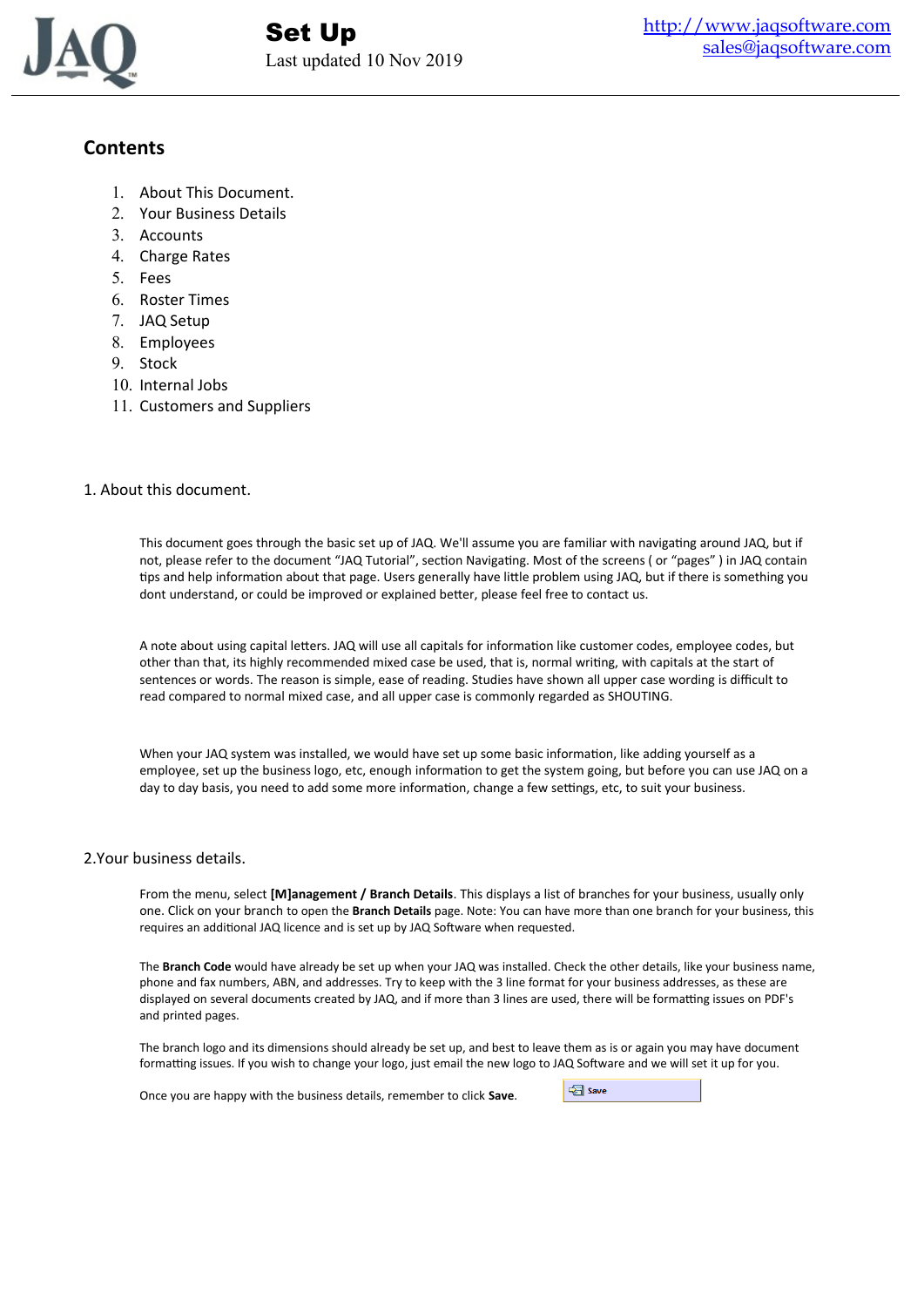

# 3. Accounts

From the **[M]anager** menu, select **Accounts List**. JAQ can work with the account numbers used in your accounting program, but first you need to set them up in JAQ. When you add stock, fees, etc, into JAQ you can assign account numbers to these items that match your accounting program, and then when these items are added to jobs, orders, etc, JAQ will record the account number and a dollar value against that account number. JAQ can display a report for account totals, which can then be entered back into your accounting program.

When adding or editing an account, you need to select the account **Class** ( Income, Business Expense or Cost of Sale ), the **Account Number** and **Account Name** that matches the account details in your accounting program, if it a **Header Account**, and if its **Active**. If you are using Quickbooks or Reckon, you need to create you own Account Number ( its ok to use letters ), for example, if the Reckon Account was Diesel Fuel Purchases, you could create an account number of "Diesel". You are limited to 8 characters.

The field called **MYOB code**, or **Reckon code**, is where you type in the EXACT code as it is used in your accounting program. When JAQ exports data to be imported into your accounting program, it will use the value in this field.

The **Account Category** option is used if you want to group several accounts together under one account type, for reporting purposes. You may purchase several types of fuel ( LPG, Diesel, etc ), but want to report on them all under the category "Fuel".

Many items in JAQ will have a "**Active**" option, and this simply means this item will be available to use in JAQ. For example, if you have an employee who has left the business, then you make them "inactive", so they no longer appear on the log in screen, etc, but any records that relate to that employee are not affected.

## 4. Charge Rates

From the menu select **[M]anagement / Charge Rates**, **Edit Charge Rates.** A list of charge rates will be displayed.

A Charge Rate is used when employee hours are booked to a job. The **Code** is a abbreviation, 8 letters max, eg: BM for Boiler Making, TRV for travelling, etc.

The Charge Rate Type ( values set up on JAQ Setup page ) is where you group different rates together. For example, you may have 10 different labour rates, but they are all labour, so use a charge rate type of "Labour".

Tick the **Active** tickbox. Add a **Title** for the charge rate. Select a **Account** if needed.

The **No OT** ( No Overtime ) option is ticked if this is a flat rate, unaffected by overtime. Next we have the different rates for different shifts. Basically you enter to dollar value of that charge rate for that time in the shift. Usually the charge rate would remain the same for all shifts and times, but the cost rate will change, as the employee with be on overtime rates. The cost rate is not the employee pay rate, but instead the true cost of having that employee on that job at that time, which of course is more than they are paid. As JAQ is not a payroll program, it does not need to know pay rates.

If any employee hours have been previously booked to a Charge Rate, JAQ will not let you change the Code. You can however change its Title, or make it inactive if you no longer wish to use it.

Don't forget to **Save**

#### 5. Fees

Fees are common charges your business will make, like "Service Vehicle", "Travel", "General Labour", etc. These Fee's are used when you add items to the line items on a quote or job.

From the menu, select **[M]anagement / Fee's**, to display the current Fee's used by JAQ. To edit or add a new Fee, click the **Edit Fee's** button. Each "Fee" has a **Description** that you use within your business, a customer friendly **Discription displayed on quote or Job**, an **Account Number** ( as set up earlier ), a **Cost** and **Sell** price, and a **Unit** ( Hour, each, metre, etc, see JAQ Setup page. ). The Cost price is what it costs your business for this fee, and the Sell price is how much you charge. Remember to **Save**.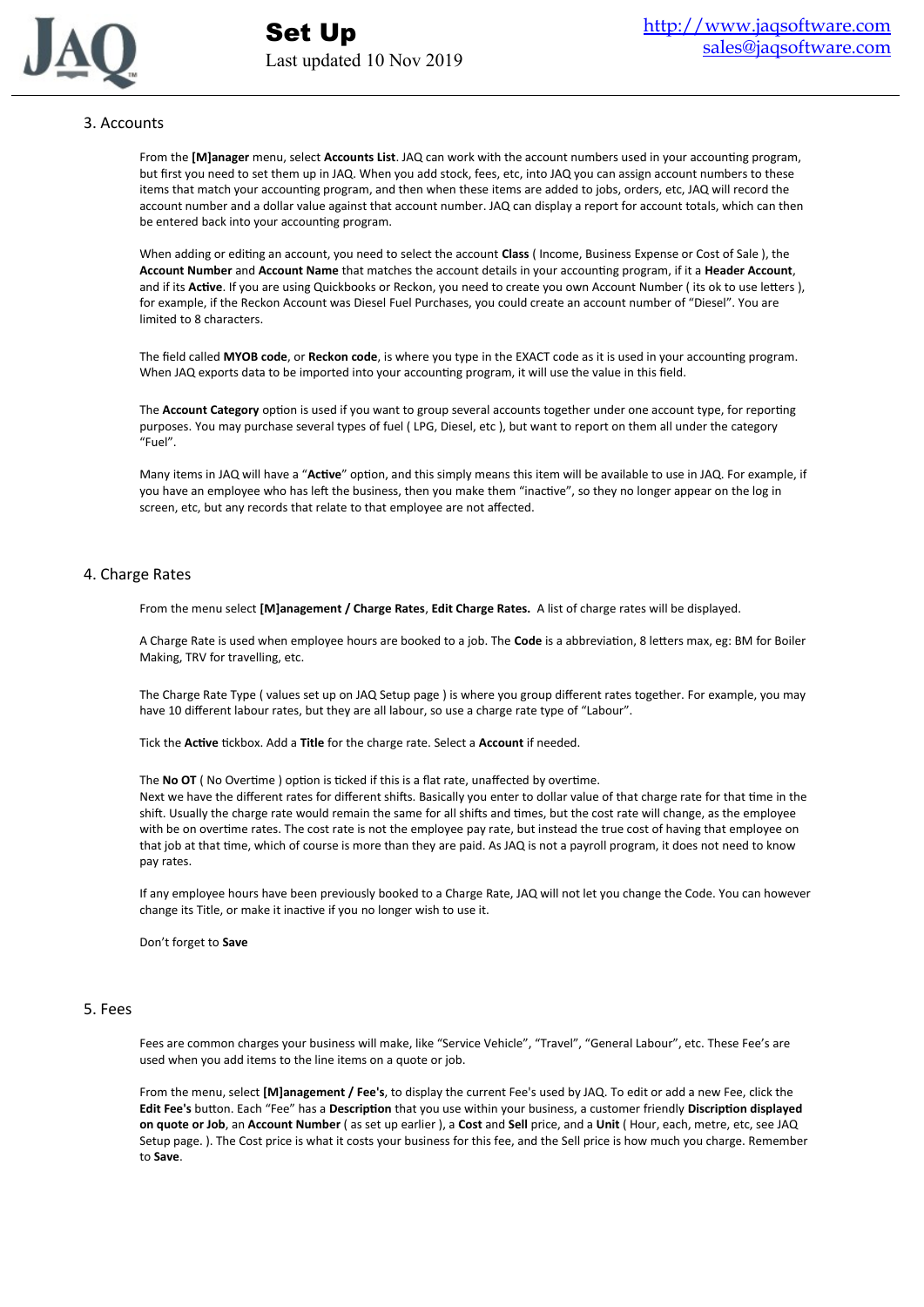

## 6. Roster Times

JAQ will let you set up 10 different rosters for your employees. Rosters define when an employee goes into time and a half, and double time, for each day of the week. To edit Rosters, click on **[M]anagement**, **Roster Times**.

The **1.5 X Rate** figure is the number of hours after starting their shift that the employee goes into Time and Half overtime. The **2 X Rate** is the number of hours after starting their shift that the employee goes into Double overtime.

JAQ uses these times to calculate the Charge and Cost rates for hours book to jobs ( as set up in the Fee's section above ). JAQ does not take the lunch break into account, so if you work a 8 hours day before going into overtime, and lunch is a 1 hour break, then 1.5 X Rate starts after 7 hours of work.

Later when you set up the employees, you can choose which roster the employee is to use.

## 7. JAQ Setup

The **JAQ Setup** page lets you set a bunch of other variables used by JAQ, like Units, Delivery Options, etc. Most of the values are self explanatory. If you have any questions please feel free to contact JAQ Software.

Remember changes you make on these set up pages affect everyone. If you are new to JAQ, I would suggest you print out a copy of the JAQ Setup page ( or any other settings page you want to change ) before you make any changes.

#### 8. Employee

You should add your employees to JAQ next. From the Menu, select **Employee's**, **New Employee**. The **Employee Code** needs to be unique, a combination of the last name and first name, for example, Fred Smith might have a employee code of SMITHF. Enter their **First Name**, **Middle Name** and **Last Name**. If they prefer to be called by their middle name ( like myself ), swap the Fist and Middle names around. Middle name is not required.

Select their **Position** ( set up on the JAQ Setup page ), whether they have access to JAQ, and their **Password**. Click **Next** to open the employee details page. Click **Edit Employee Details** to continue editing.

Remember to select an **Default Charge Code** and a **Roster**. Tick the **JAQ Access** button if they have access to the JAQ system, and **Shop Clock Access** if they need to access the Shop Clock system. Also tick the **Branch** they belong to, and any **Access to Area** options you think they will need.

#### Remember to **Save**.

You can also upload a photo of the employee using the **Upload Photo** button. The photo will be displayed on the employee page, and printed on the ID card ( **Print Employee ID Card** )

Any changes you make to an employee's "Access to Area" options wont come into effect until they next log in to JAQ.

JAQ will create a folder for employee's on the U: drive, eg, [U:/Employees/SMITHF](file:///U:/Employees/SMITHF)

It's also worth adding any **Certificates, Licences and Inductions** for the employee. This can be done from the Employee Details page.

#### 9. Stock

From the Menu select **Stock**, **New Stock** Item. Add your own **Your Product Code** for the stock item, and a **Suppliers Product Code** if they have one. Also select a **Supplier**, this will make ordering stock much easier. If JAQ knows the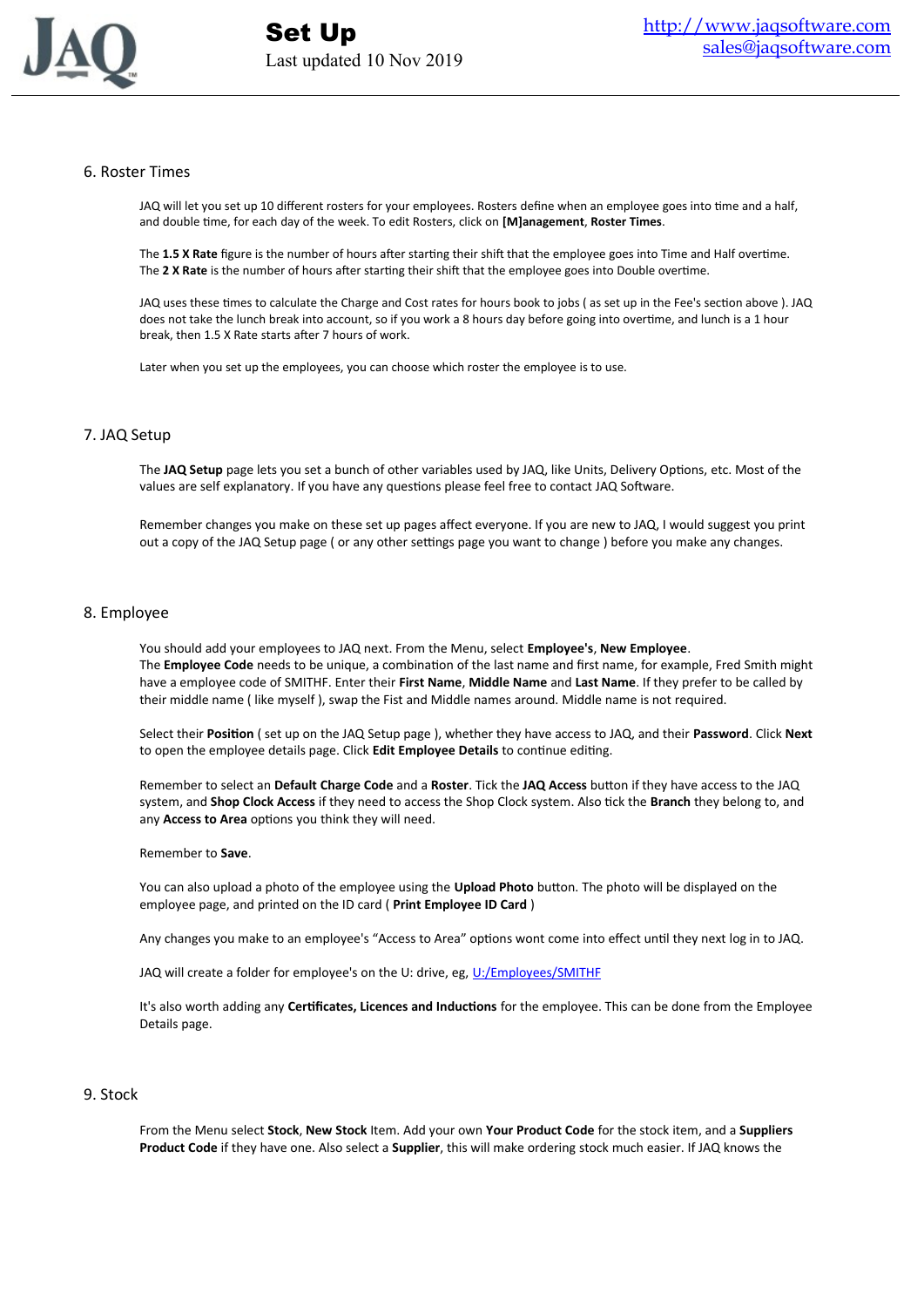

connection between a supplier and a stock item, when placing an order for new stock items, JAQ can fill in most of the ordering details for you. This save you having to manually enter the details of every item you need to order.

If the stock item is to be booked out to jobs, tick the **Consumable** tick box, and make it **Active**. Give the stock item a **Title** ( name, ie 19mm Copper Tube ), and a **Full Description** if you want to describe the item in more detail

Each stock item has a **Purchase Price** per **Purchase Unit**, and can have up to 6 **Sell Prices** per **Sell Units**. JAQ understands that you can buy one unit, and sell as multible units, ie, you buy a roll of copper tube, but sell it by the meter. This figure is entered in the **Sellable Units per Purchase Unit** field. Its also a good idea to select the **Account** numbers for income and expense.

JAQ does have basic stock tracking ability, and records stock used and stock purchased. The stock system is undergoing development at this time so I wont go into the details at this time.

## 10. Internal Jobs

Internal jobs are jobs you can book time, stock and purchases too, that are not invoiced to a customer. A typical internal job might be called "Workshop Maintenance", which you would use to track employee hours and purchase costs in the maintenance of your workshop. Its also a good idea to add any company vehicles or other plant as internal jobs, again so you can track costs.

To add an internal job, from the Menu select **Jobs**, **New Internal Job**. One feature of the internal job is you can enter a word as a job number, where regular customer jobs are auto numbered. So if you wanted to add a company vehicle as a internal job, you could use the vehicles rego place number. For workshop cleaning, create a internal job called "CLEANING"

The internal job list can be accessed via the customer job list, look for the **Internal Jobs** button at the top of the page.

## 11 Customers and Suppliers

Lastly we need to add some Suppliers and Customers. But first a note about duplicate customers and suppliers. As you use JAQ, you will find over time duplicate customers and suppliers have been entered into JAQ, and worst still, have jobs or purchases made out to them. This occurs when an employee added a new customer or supplier without first checking to see if that customer/supplier was already in JAQ. JAQ will try to warn you when a similar spelt customer/supplier is added as a new, but its not full proof, and at the end of the day its up to the employee to check JAQ before adding new records.

JAQ uses unique codes for Suppliers and Customers, and no Supplier code can be the same as a Customer code. So if you deal with a business both as a supplier and customer, then you need to use different Codes, even though its the same business. This rule was put in place to keep JAQ semi-compatible with MYOB and Quick Books.

Adding new Customers first, go to **Menu**, **Customers**, **New Customer**. Enter in a unique **Customer Code** ( JAQ will tell you if the code you are trying to enter has already been used ) and **Customer Name**, **Save**, and then **Edit** the record to add additional information. The more information you add, the better JAQ will work. For example, set the **Payment Terms** correctly, and JAQ will display that on any quote or job for that customer. Select the **Preferred Courier**, and JAQ will fill in many of the details when you make a delivery for that customer.

|                                                                                                          | <b>Supplier Code ACS</b> |                                                                                             |
|----------------------------------------------------------------------------------------------------------|--------------------------|---------------------------------------------------------------------------------------------|
|                                                                                                          |                          | Supplier Name ADVANCED CUTTING SOLUTIONS                                                    |
| If JAQ knows the full address, it can use Google Maps<br>to display a map, just look for the Google icon |                          | <b>Delivery Address</b> 18 LESTER HANSEN DRIVE<br><b>RAI SLADE POINT</b><br>Mackay 4740 Qld |
|                                                                                                          |                          | Phone 07 49555136                                                                           |

Each customer can have several address, either postal or delivery. This is handy when you have a customer with many locations, and you can select which address to use when you create a job for that customer.